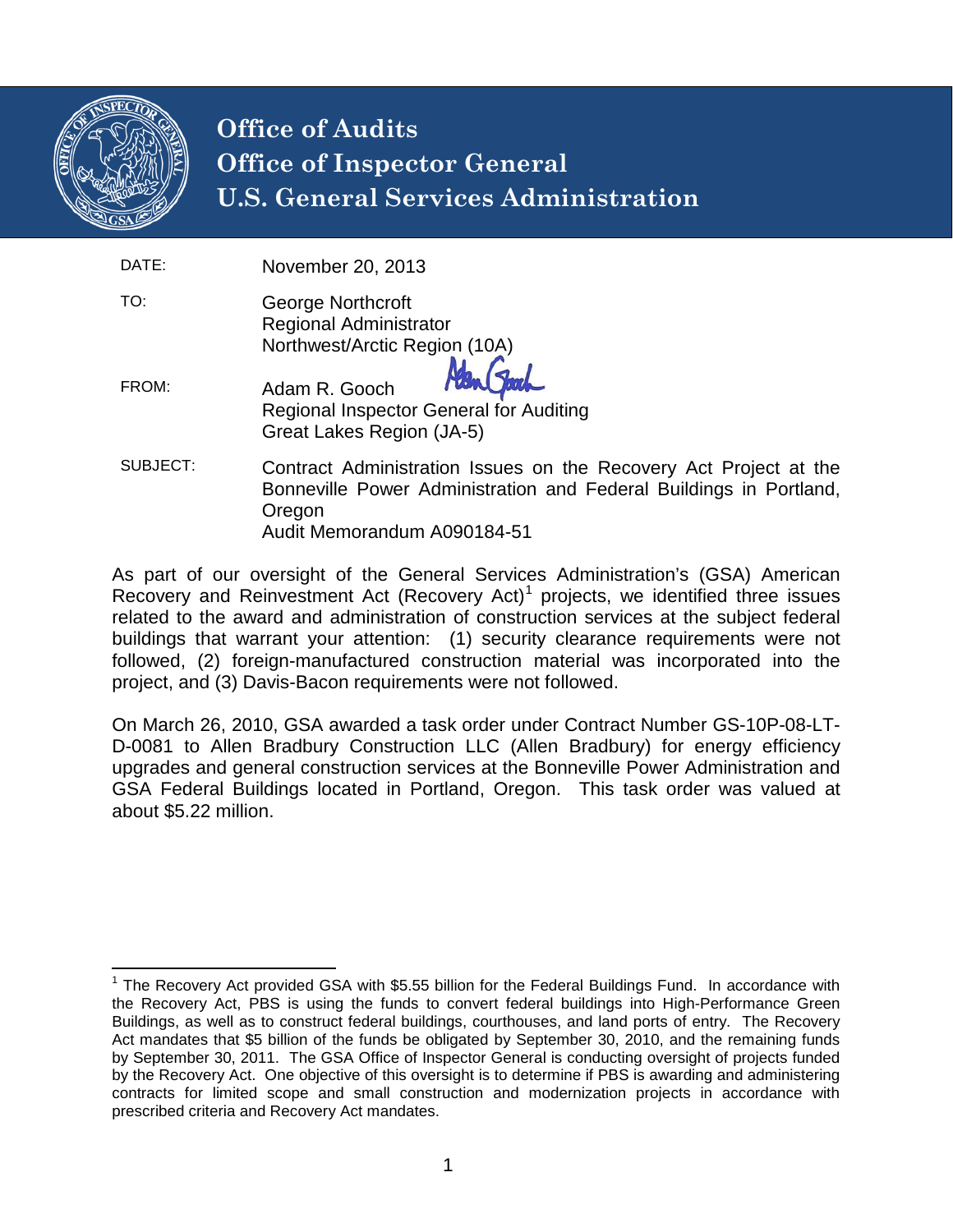#### **PBS did not ensure that security clearance requirements were followed.**

Our review of the task order found that three contractor employees were allowed to work on the Recovery Act project, although they had been unfavorably adjudicated,<sup>[2](#page-1-0)</sup> in one case up to a year after Region 10 PBS officials had been notified. Further, Region 10 security officials had no record of personal identity verification for 11 individuals. Lack of adequate security clearances for prime and subcontractor employees could put the occupants of the building, as well as the public, at risk.

To review adjudication and security clearances, we analyzed two samples of employees. Our first sample included 31 employees taken from the certified payroll registers for the task order. The second sample, containing 35 employees, was extracted from a list of escorted contractor employees.

**Unfavorable Adjudications.** We found that three subcontractor employees had been unfavorably adjudicated by the Department of Homeland Security and thus should not have been allowed to work on the GSA contract. The three employees' work on the PBS contract is summarized in Figure 1, below:

| <b>Employee</b>   | <b>Unfavorable</b><br><b>Adjudication Date</b> | <b>Time on GSA Contract</b> | <b>Hours Worked</b> |
|-------------------|------------------------------------------------|-----------------------------|---------------------|
| Unescorted A      | July 17, 2010                                  | Nov. 2010 - May 2011        | 108.0               |
| <b>Escorted B</b> | July 17, 2010                                  | May 2010 - July 2011        | 121.5               |
| Escorted C        | July 22, 2010                                  | June 2010 - June 2011       | 81.5                |

**Figure 1 – Unfavorable Adjudication of Subcontract Employees**

Figure 1 shows that the employees were allowed access for significant periods of time after Region 10 officials were notified of the adverse action. One employee began work on the project many months after receiving an unfavorable adjudication. The three employees submitted their personal identity paperwork during May 2010 and the results of the security investigation were transmitted to Region 10 officials during July 2010; however, no immediate action was taken. According to GSA Order CIO P 2181.1, which implements Homeland Security Presidential Directive-12 (*i.e.*, HSPD-12), "Employment at GSA is subject to an employee or contractor having favorable adjudication results," therefore unfavorably adjudicated employees should not work on PBS contracts, escorted or not.

**Unverified Employees.** From our sample of 31 unescorted employees, 11 names produced "no result" findings. "No result" means that Region 10 security officials had no record of personal identity verification for these 11 individuals. We also verified that the 11 identified subcontractor employee names did not appear on the escorted list.

<span id="page-1-0"></span> $2$  The term "adjudicated" means that the Department of Homeland Security's Federal Protective Service had performed a background investigation of the applicant and that the applicant was deemed either fit or unfit to work on the federal project.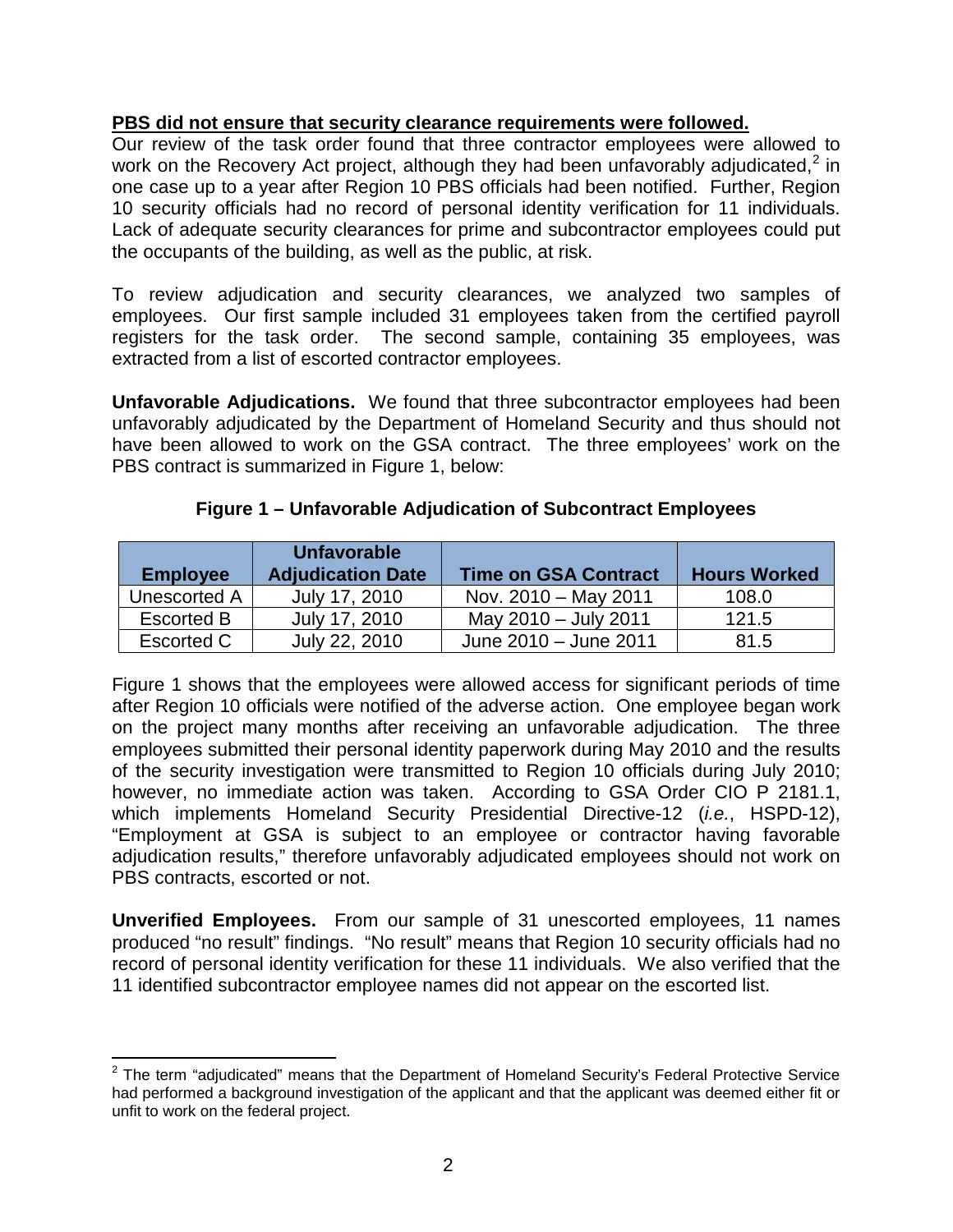Furthermore, we performed a detailed review of the project work history for 4 of the 11 subcontractor employees that produced a "no result" finding. Three of the employees we reviewed worked 11, 12, and 14 pay periods and a total of 98.5, 136, and 112 hours, respectively.<sup>[3](#page-2-0)</sup>

At the time of task order award, Region 10's policy allowed a contractor to be escorted for up to 10 days. Because the employees worked more than 10 days, they were no longer eligible to be escorted and should have been required to have fully-adjudicated clearances. The three employees should have submitted personal identity verification paperwork, in accordance with the task order's requirement. Further, PBS should have ensured that all employees working over 10 days had fully adjudicated clearances.

### **PBS did not ensure compliance with Section 1605 (Buy American).**

Federal Acquisition Regulation (FAR) clause 52.225-21 defines construction material as an article, material, or supply brought to the construction site by the contractor or subcontractor for incorporation into the building or work. The clause implements Section 1605 of the Recovery Act by requiring, unless an exception applies, that all iron, steel, and other manufactured goods used as construction material are produced in the United States and requires the contractor to use only domestic construction material in performing the contract.[4](#page-2-1)

We inspected the mechanical and electrical equipment installed by Allen Bradbury to test compliance with Section 1605 (Buy American) of the Recovery Act and found material that was not in compliance. Of the 22 different types of equipment tested (some equipment types had multiple units installed), we noted that one type was made of foreign-manufactured construction material. Specifically, the Schneider Electric Square D disconnect/breaker boxes were marked "Made in Mexico." We estimate the units to be worth less than \$1,000 each. We found no evidence that PBS reviewed the contractor's equipment submittals for compliance.

Per the Recovery Act:

None of the funds appropriated or otherwise made available by this Act may be used for a project for the construction, alteration, maintenance, or repair of a public building or public work unless all of the iron, steel, and manufactured goods used in the project are produced in the United States.

Allowing foreign-made material to be installed using Recovery Act funding violates the requirements of the Recovery Act.

<span id="page-2-0"></span> $3$  A pay period was one 7-day work week.

<span id="page-2-1"></span><sup>&</sup>lt;sup>4</sup> Domestic construction material was defined in the clause as construction material manufactured in the United States.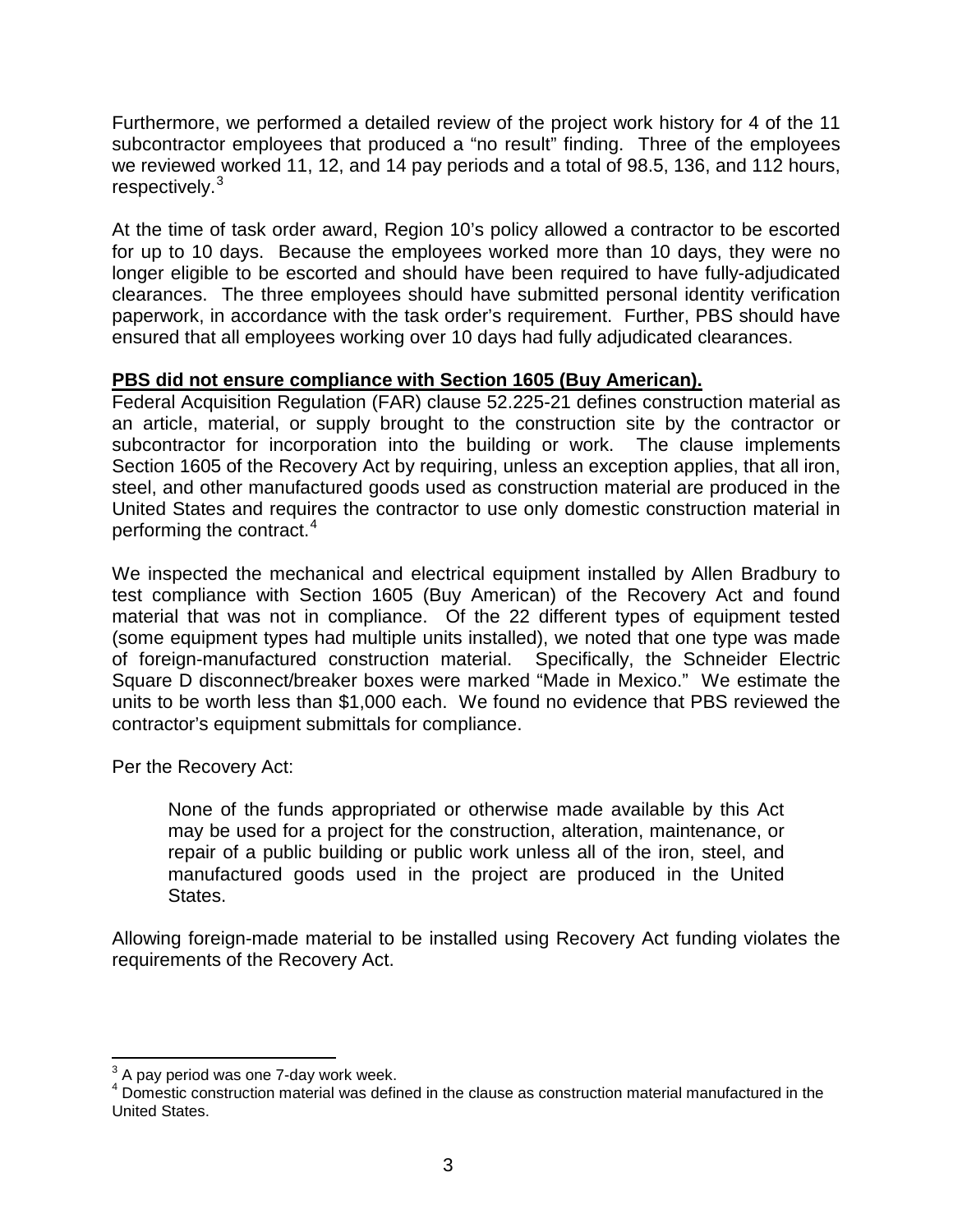#### **PBS did not follow Davis-Bacon requirements.**

FAR 52.222-6 and 52.222-8 are incorporated into Allen Bradbury's governing contract by reference. These regulations require the submission of payroll records for construction projects in excess of \$2,000. The payrolls assist the Government in determining if prevailing wages are being paid. A current wage determination was incorporated into the task order.<sup>[5](#page-3-0)</sup>

After comparing employees who worked for trades covered by Davis-Bacon wage determinations to the certified payrolls, we found 2[6](#page-3-1) employees $<sup>6</sup>$  whose names did not</sup> appear on the certified payrolls provided.<sup>[7](#page-3-2)</sup> We also found that at least three companies working under the task order did not submit required payrolls.

If PBS does not ensure that required payroll records are submitted, it is difficult for the Government to know who was working on the project and to assess whether workers are paid in accordance with the appropriate Davis-Bacon Act wage determinations.

PBS officials in Region 10 concurred with our findings and provided a comprehensive action plan to correct the deficiencies noted in this memorandum.

If you have any questions regarding this memorandum, please contact me or any member of the audit team at the following:

| Michael Lamonica    | Audit Manager | michael.lamonica@gsaig.gov 312-353-8481 |              |
|---------------------|---------------|-----------------------------------------|--------------|
| <b>Steven Shute</b> | Auditor       | steven.shute@gsaig.gov                  | 312-353-6701 |

I would like to thank you and your staff for your assistance during this review.

<span id="page-3-0"></span><sup>&</sup>lt;sup>5</sup> The Department of Labor, Wage and Hour Division, reviews the prevailing wages paid construction trades in a geographic area, usually a county. The prevailing wage often, but not always, represents wages paid under a union agreement.

<span id="page-3-1"></span>wages paid driver a driver agreement.<br>
<sup>6</sup> These employees represent the concrete, sheet-metal, roofing, scaffolding, and general construction trades.

<span id="page-3-2"></span>There were an additional nine employees, gleaned from visitor access requests, who we could not associate with any company or trade.